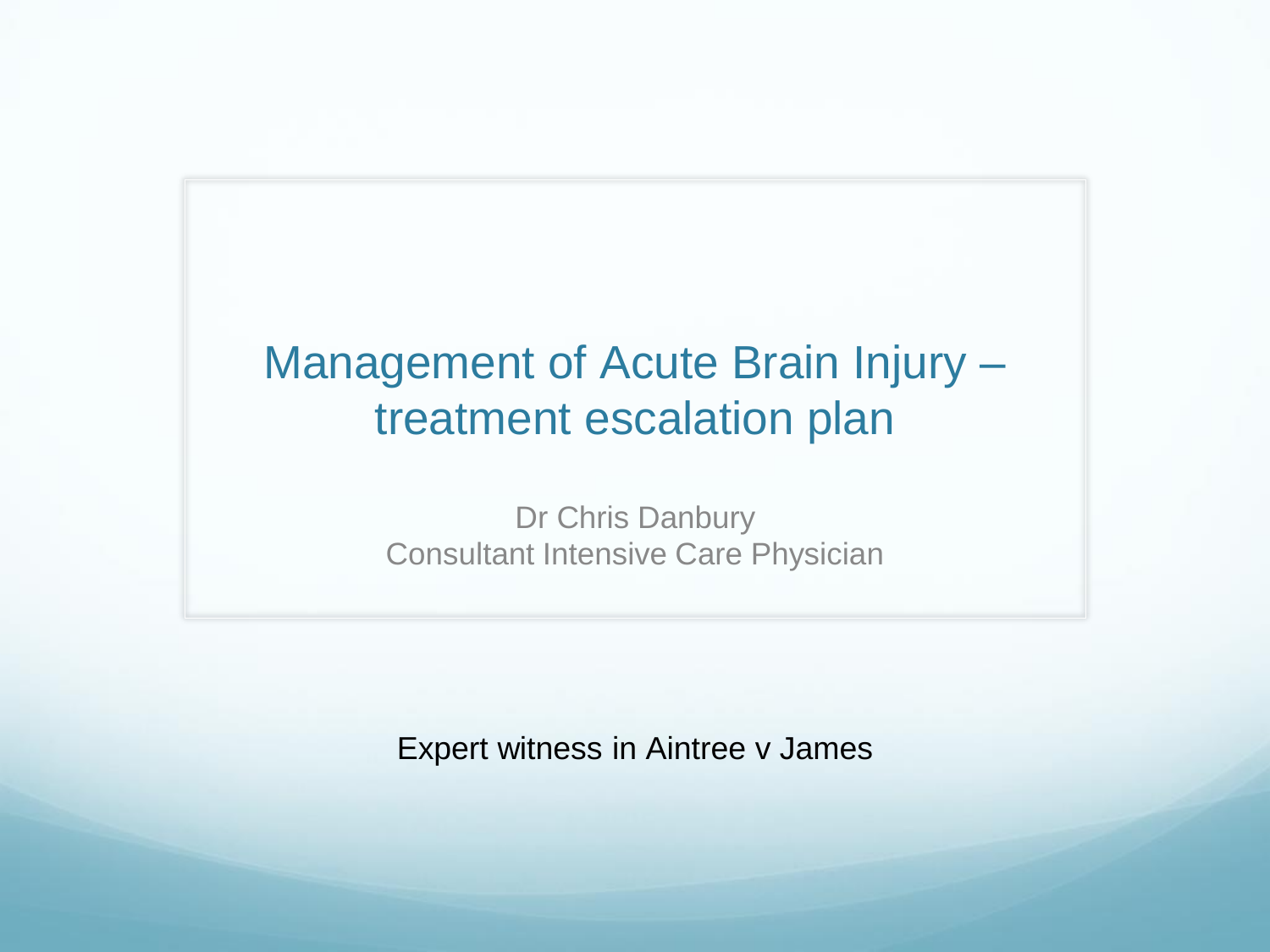

### Intensive Care

**Intensive Care Medicine** (ICM) also referred to as critical **care medicine**, is that body of specialist knowledge and practice concerned with the treatment of patients, with, at risk of, or recovering from potentially life threatening failure of one or more of the body organ systems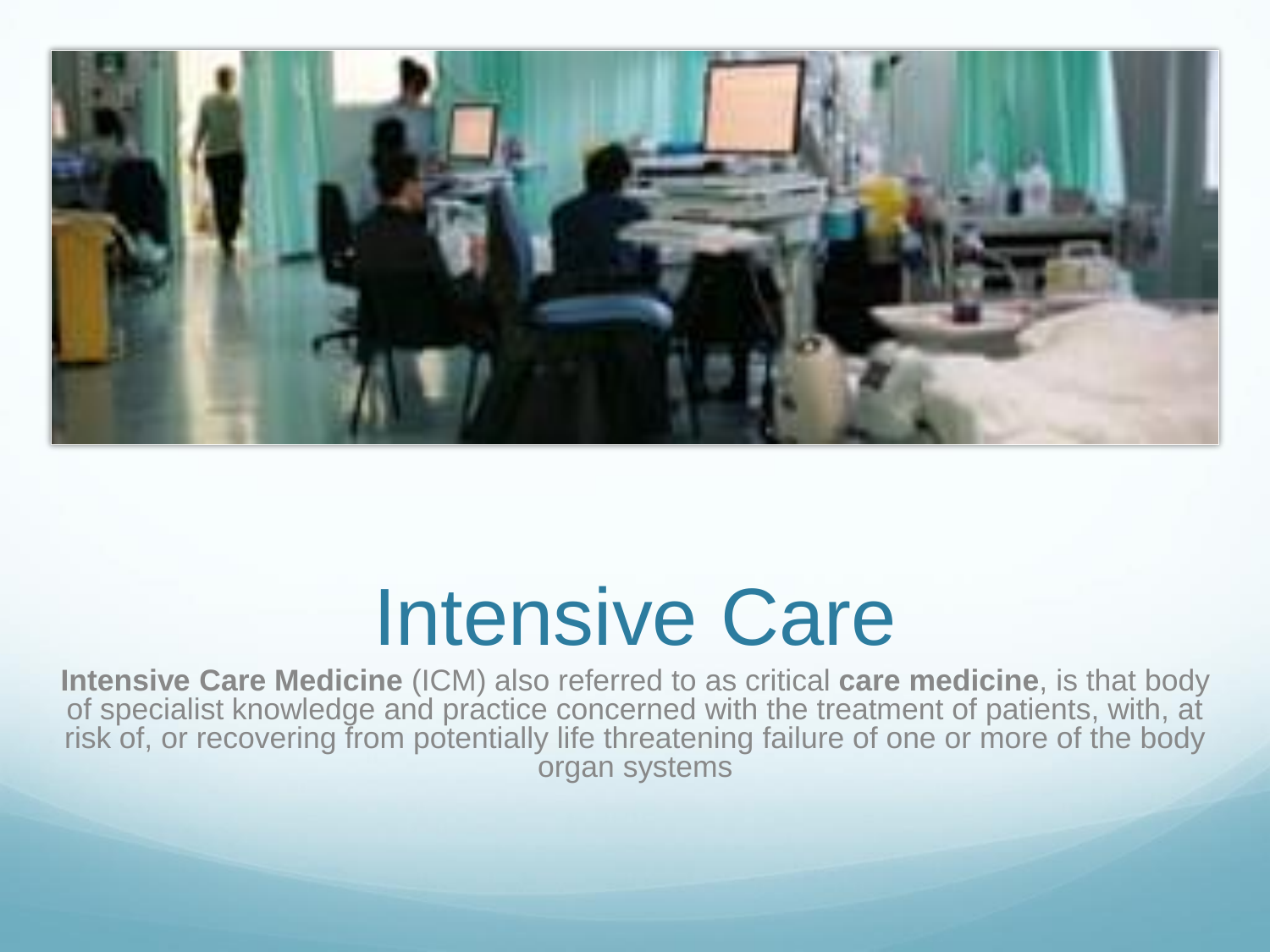# Devastating Brain Injury

Any neurological condition that is assessed at the time of hospital admission as an immediate threat to life or incompatible with good functional recovery AND where early limitation or withdrawal of therapy is being considered.

Harvey et al., 'Management of Perceived Devastating Brain Injury after Hospital Admission'.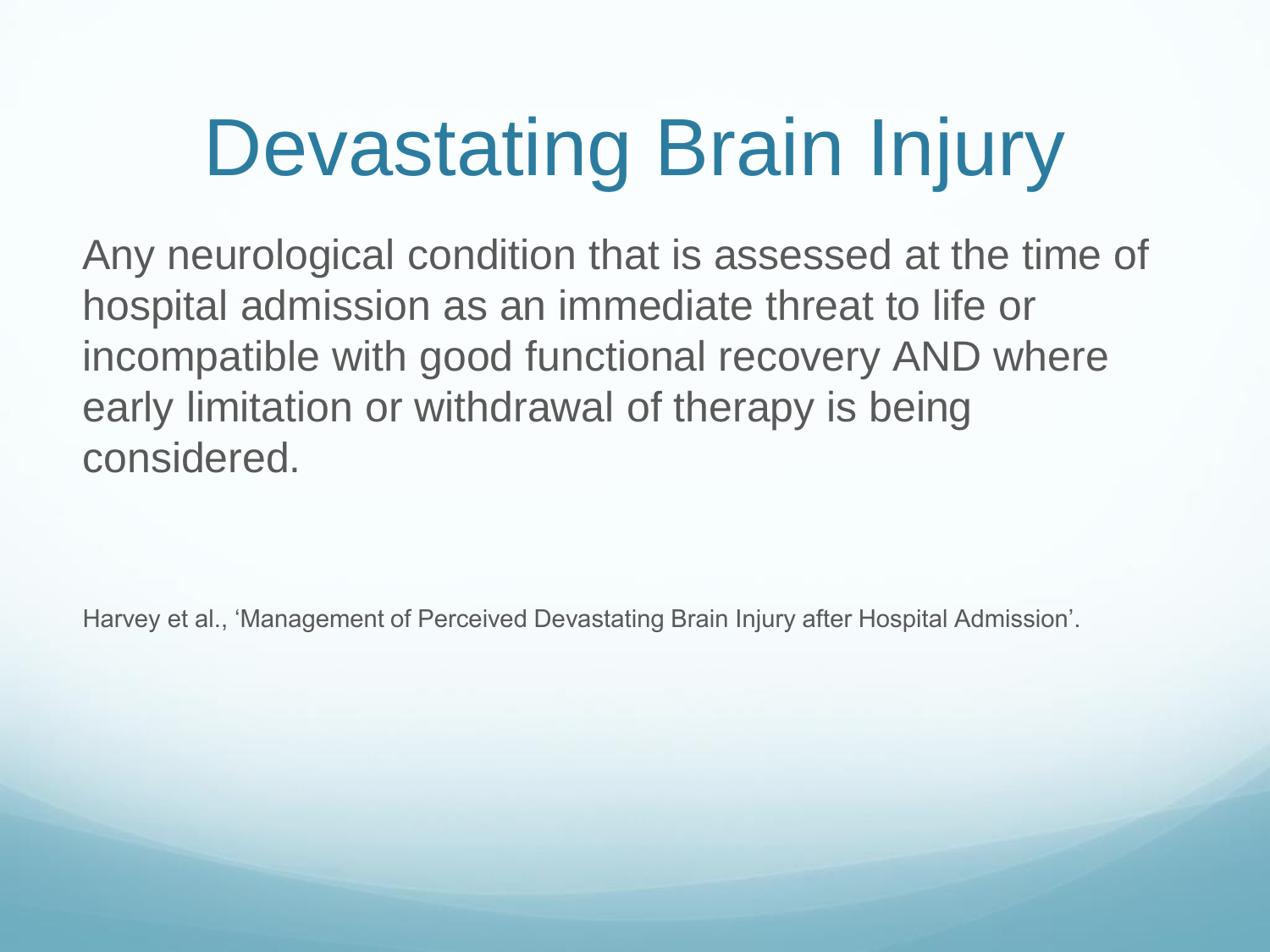

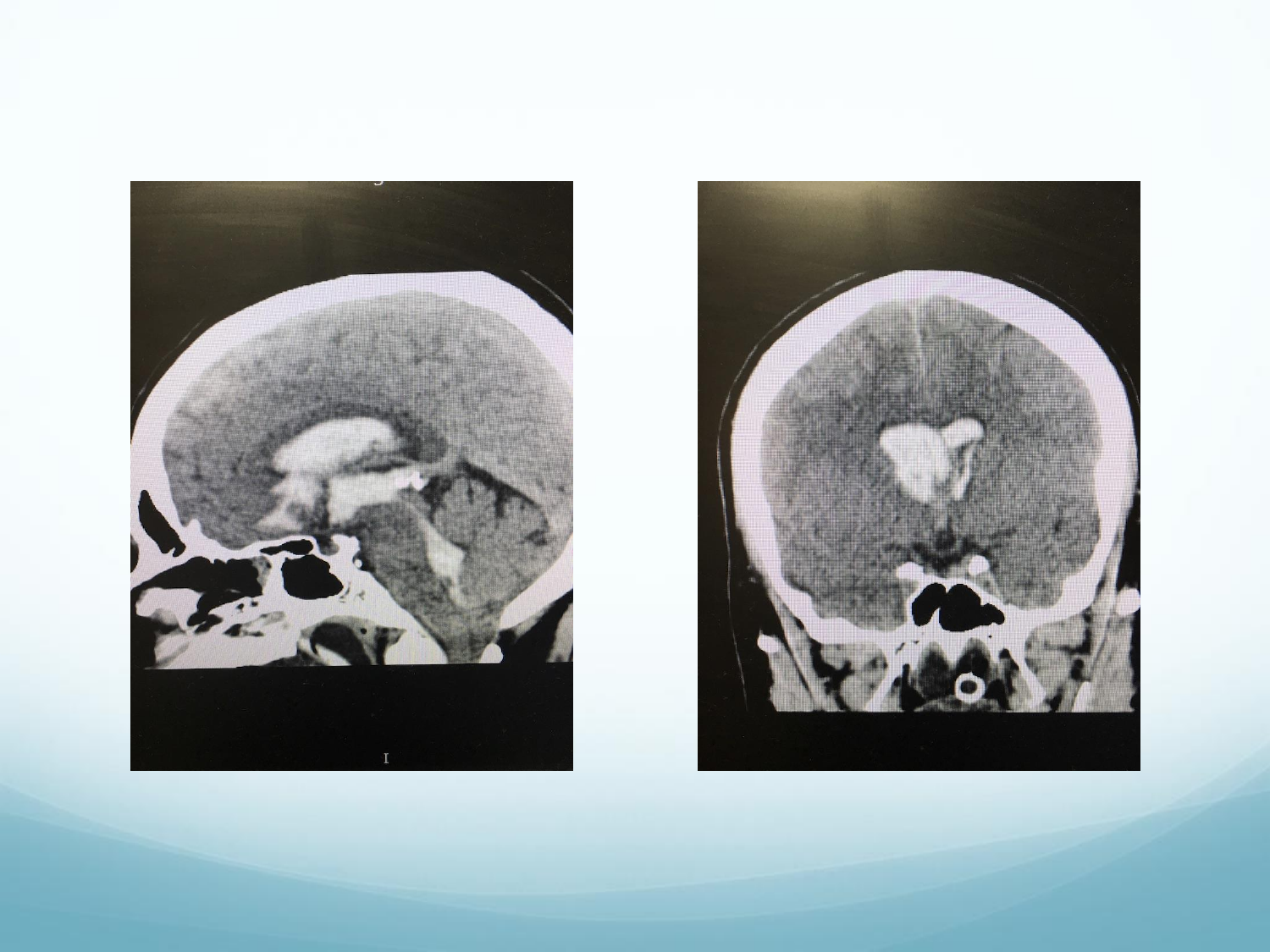## Cases on my unit

- 19yr Hypoxic post epileptic fit
- 23yr Traumatic Road Traffic Collision
- 56yr Hypoxic cardiac arrest due to choking
- 62yr Septic encephalopathy to Weil's Disease
- 68yr PRES (Malignant hypertension)
- 72yr CVA, disseminated TB and metastatic CA
- 75yr Post AVR & MVR with peri-op CVA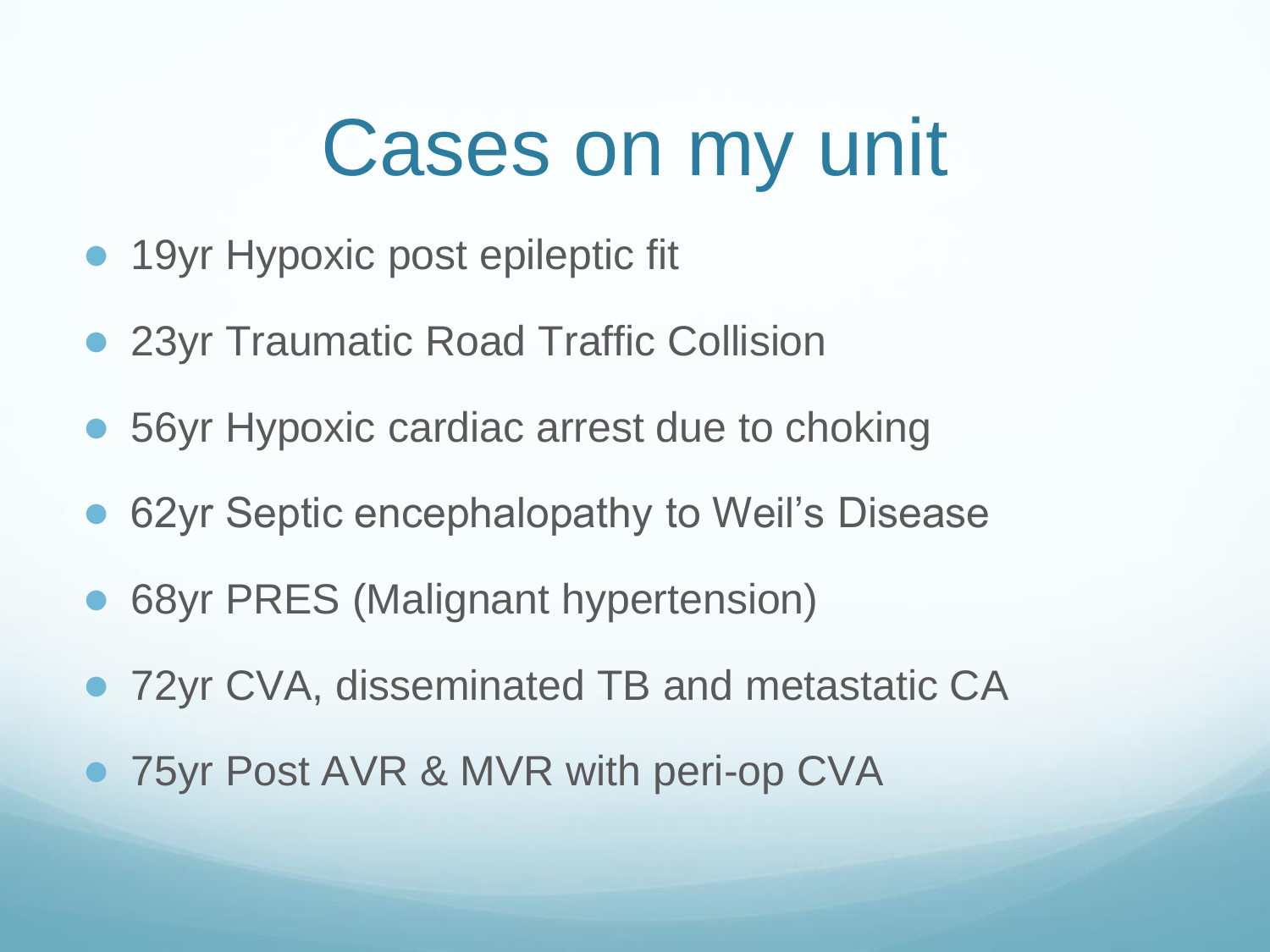#### My unit

1000 patients per year

60% Emergency

80% Lack Capacity

PDOC can be diagnosed after 4 weeks

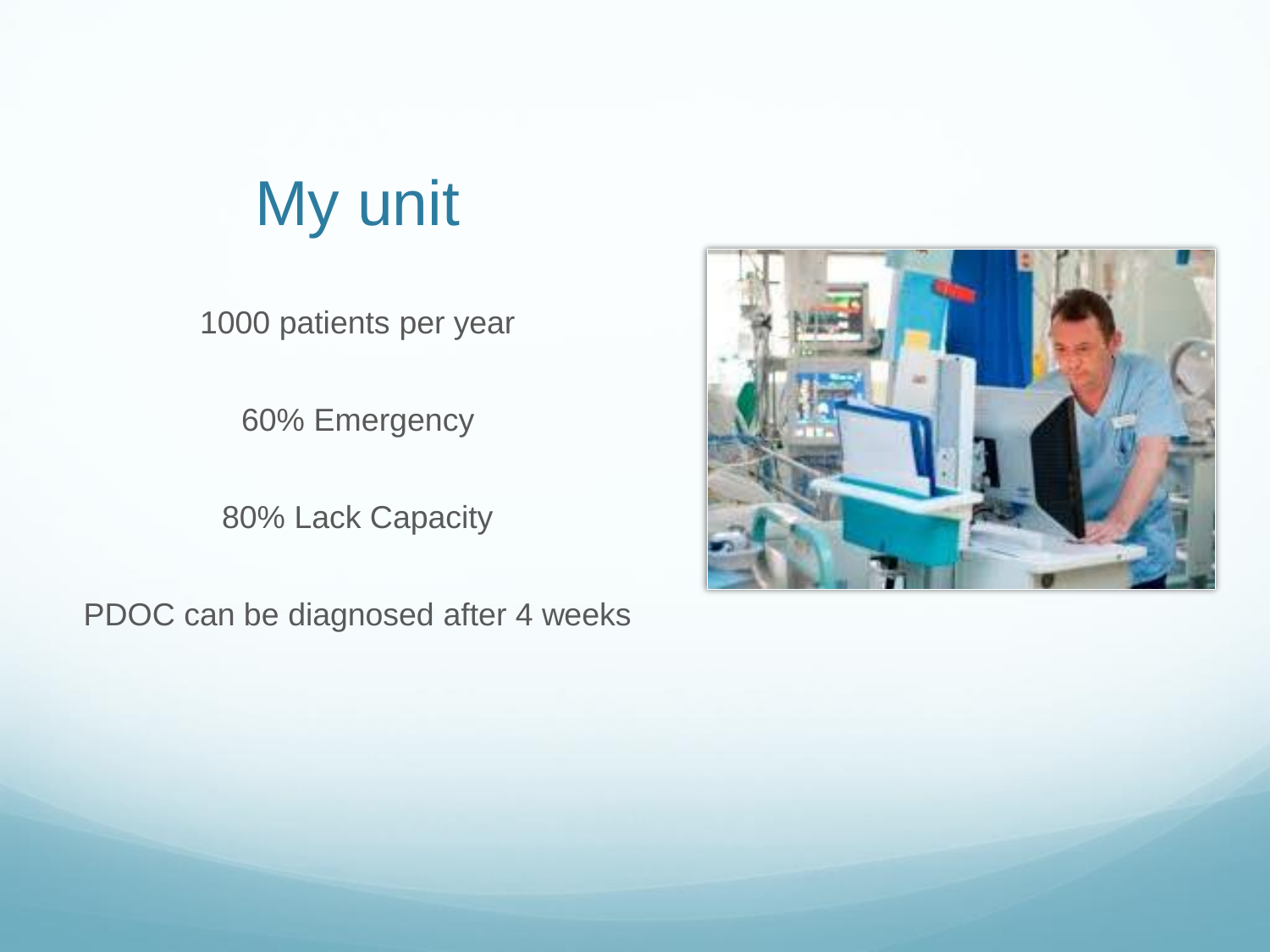#### Treatment Escalation Planning is tricky

Physiology is confusing

People are even more confusing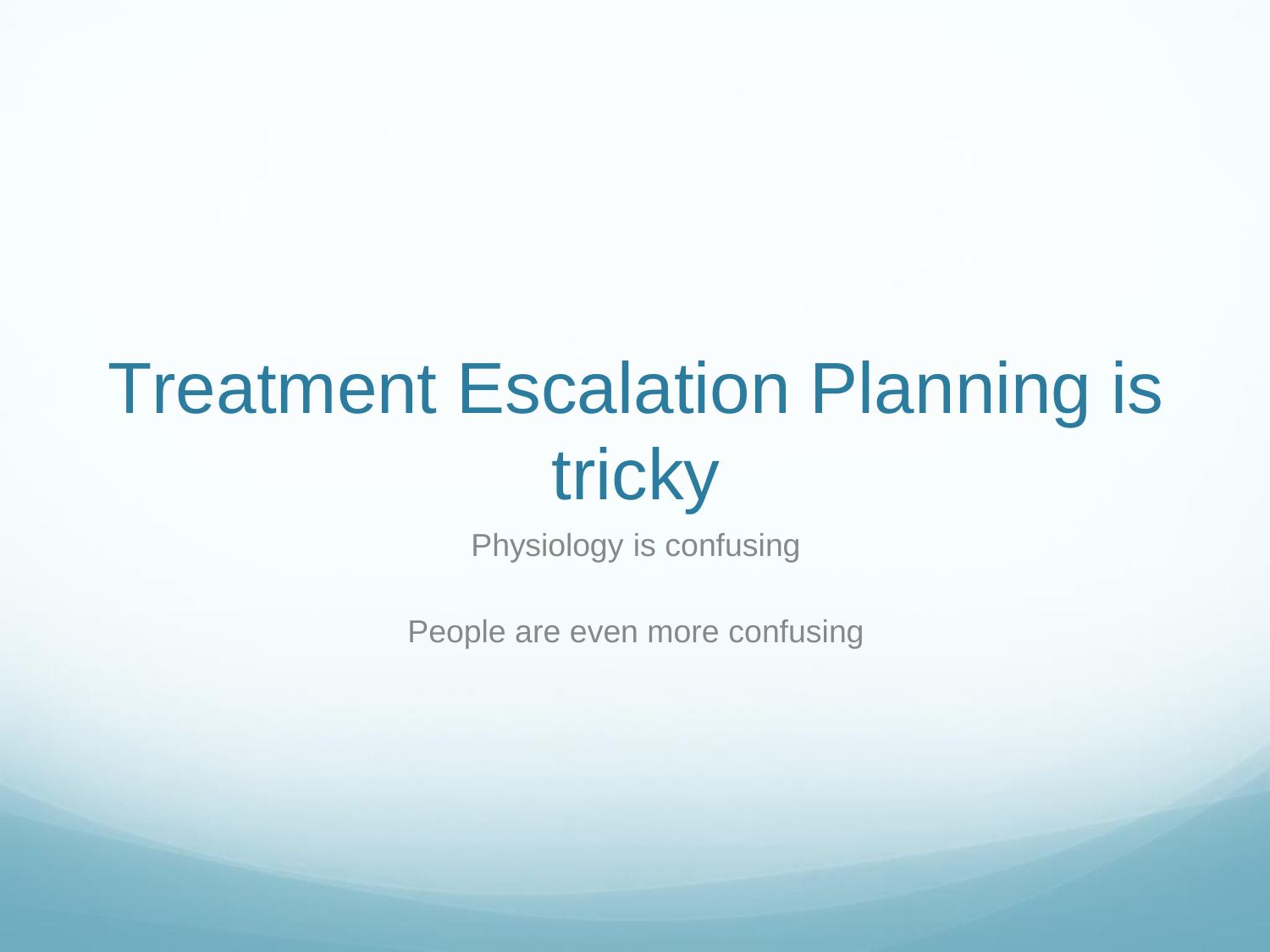

- 70% of ICU staff members have reported conflicts in intensive care – staff/staff and staff/family
- Families, ICU physicians and nurses report conflicts in up to 80% of patients requiring a treatment-limitation decision

Azoulay E et al "Prevalence and Factors of Intensive Care Unit Conflicts: The Conflicus Study." *American Journal of Respiratory and Critical Care Medicine* 180, no. 9 (2009): 853–60.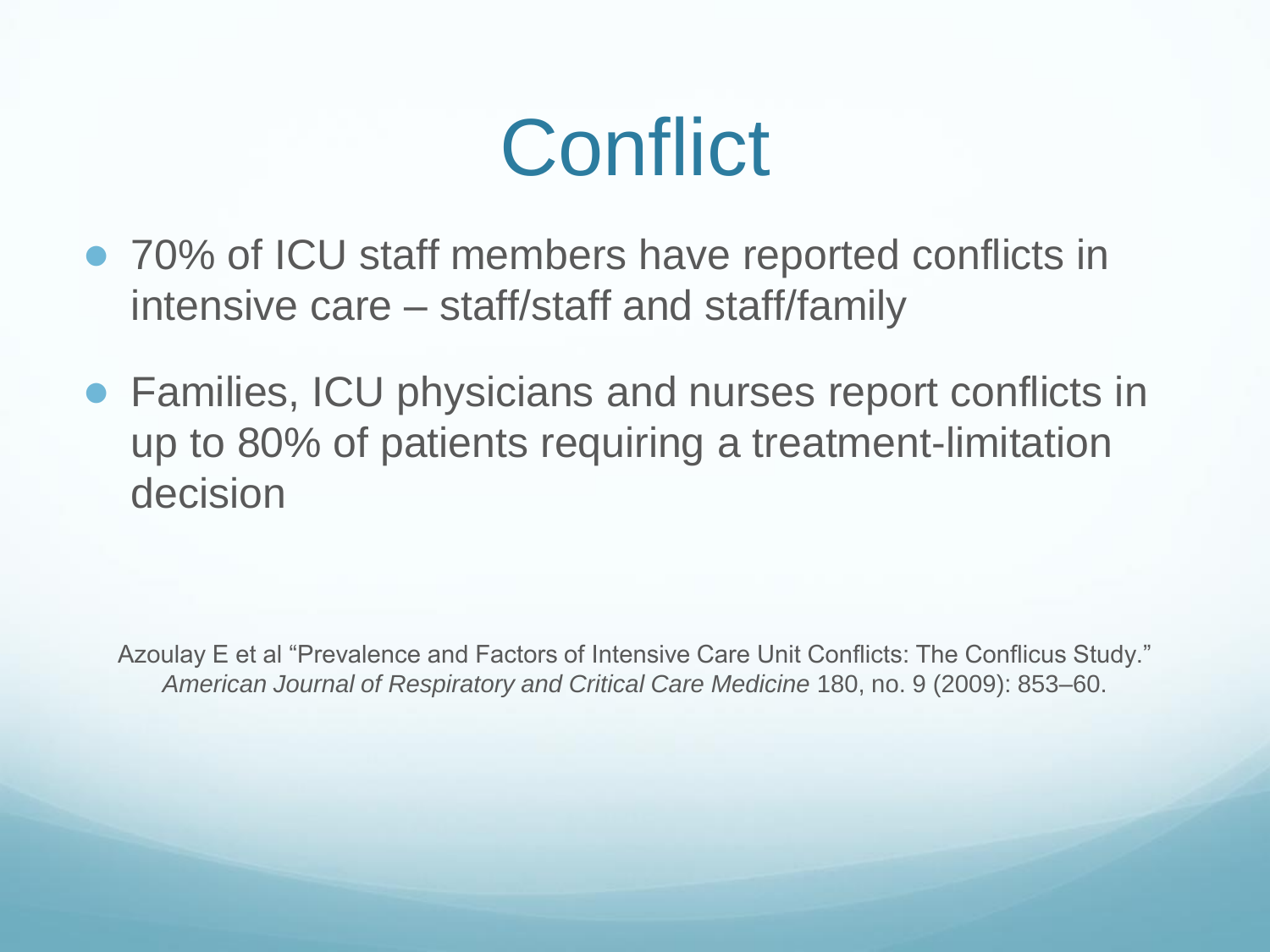## Decisions

- Few patients die on ICU unexpectedly
- 70% of patients who die on ICU have some form of limitation of treatment

Sprung, Charles L, Simon L Cohen, Peter Sjokvist, Mario Baras, Hans-Henrik Bulow, Seppo Hovilehto, Didier Ledoux, et al. "End-of-Life Practices in European Intensive Care Units: The Ethicus Study." *JAMA* 290; no. 6 (August 13, 2003): 790–797. doi:10.1001/jama.290.6.790.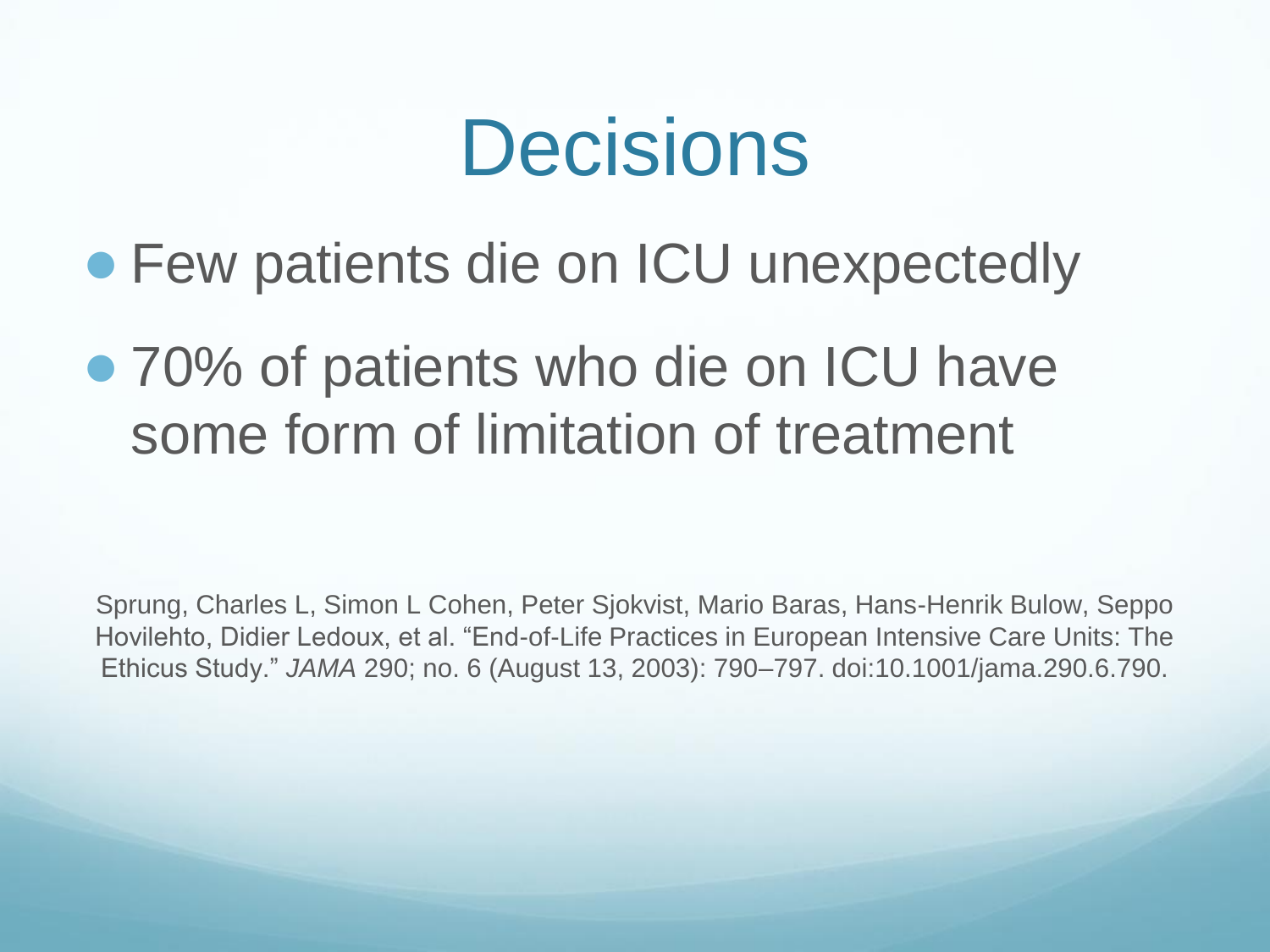# My Unit

- 1000 patients per year
- Mortality 20%
- 200 deaths per year
- 140 after withholding or withdrawing life-sustaining treatment
- 112 of those decisions have some degree of conflict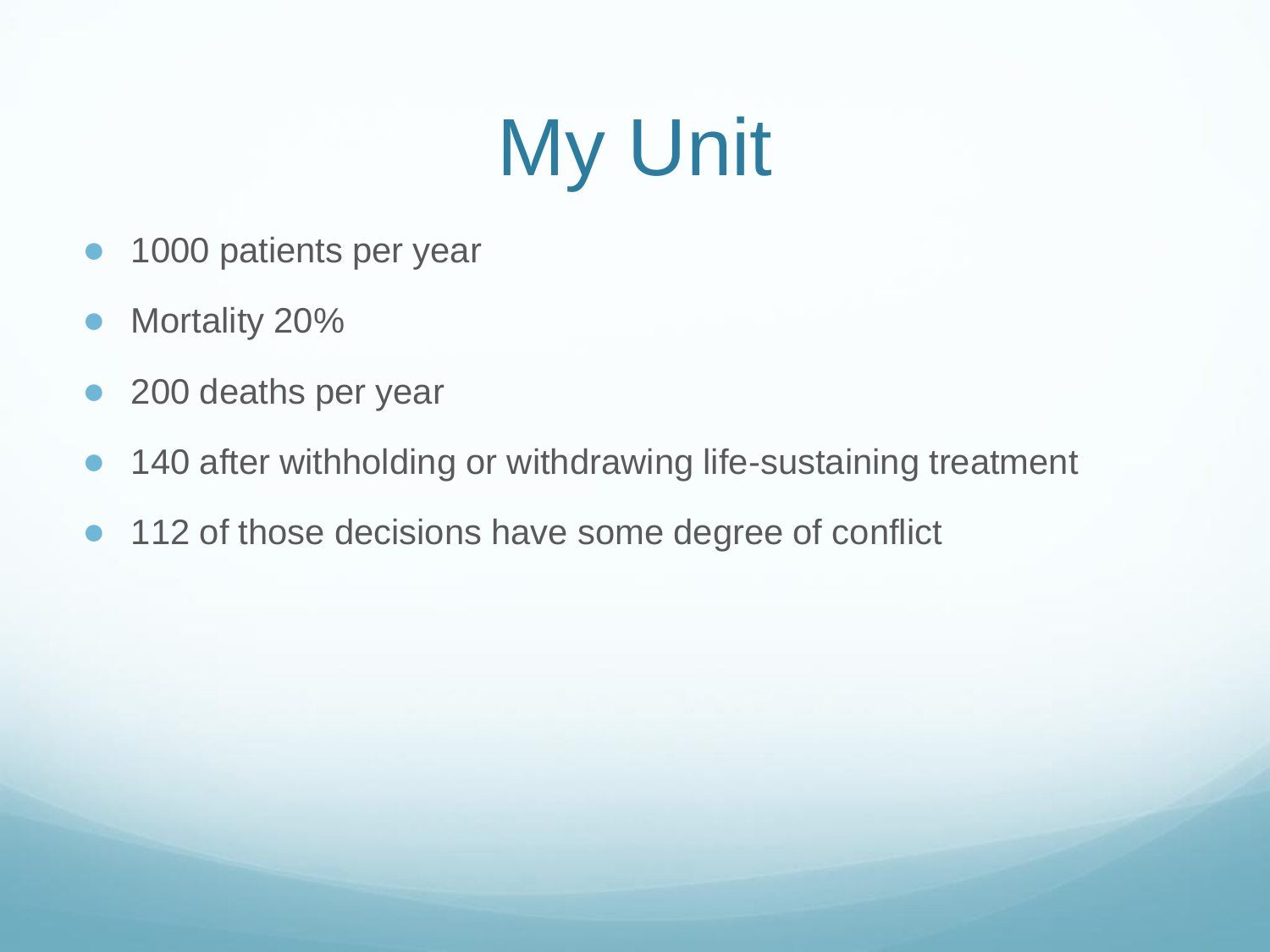## Prospect Theory and Framing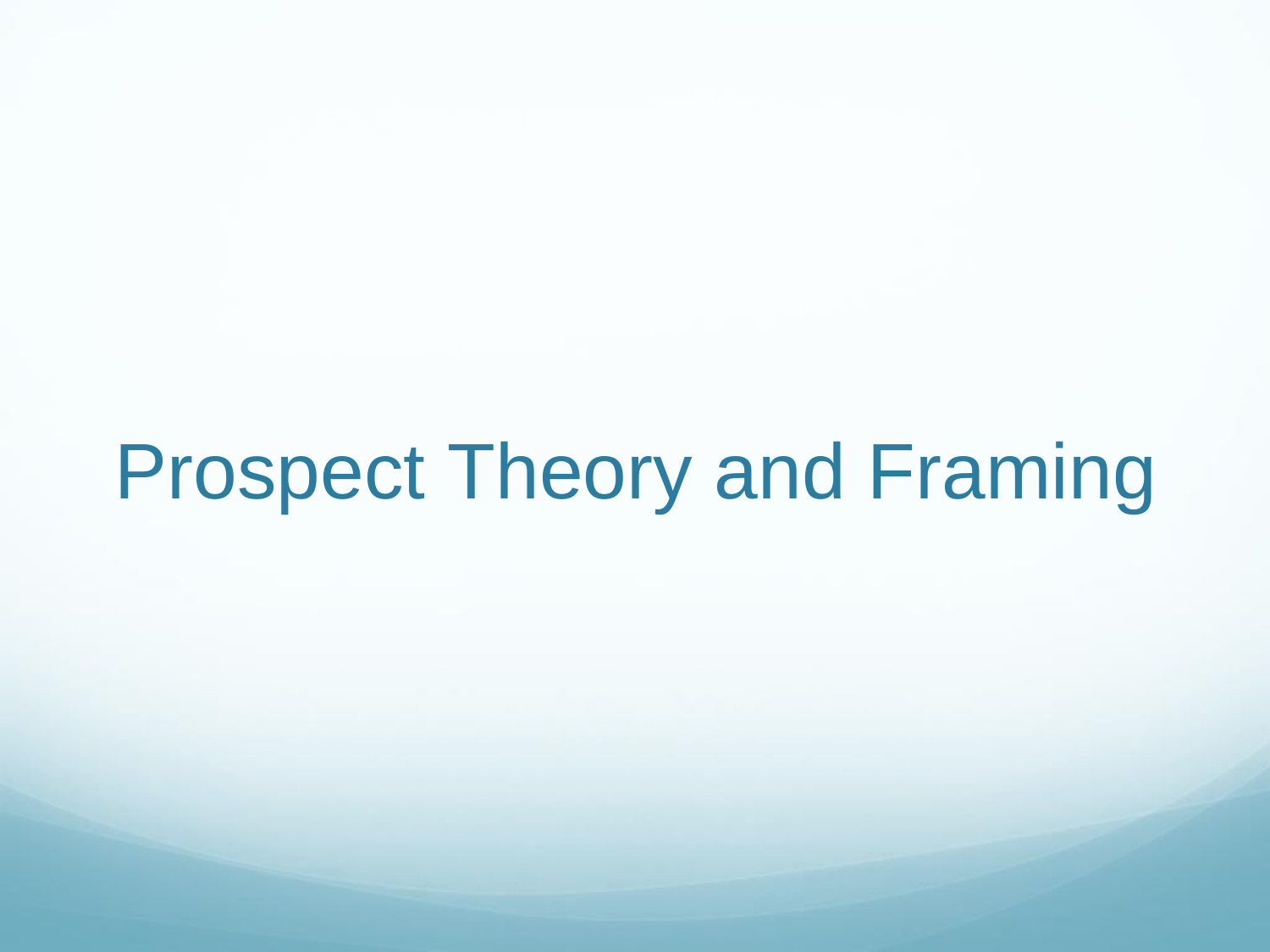

Participants were asked to choose between two treatments for 600 people affected by a deadly disease. Participants were first asked to choose between 2 different options:

- If Program A is adopted, then 200 people will be saved (**72%**)
- If Program B is adopted, there is a 1/3 probability that 600 people will be saved and a 2/3 probability that no people will be saved. (**28%**)

The same participants were then asked to choose between Program C and D

- If Program C is adopted, 400 people will die (**22%**)
- If Program D is adopted, there is a 1/3 probability that 600 people will be saved and a 2/3 probability that no people will be saved (**78%**)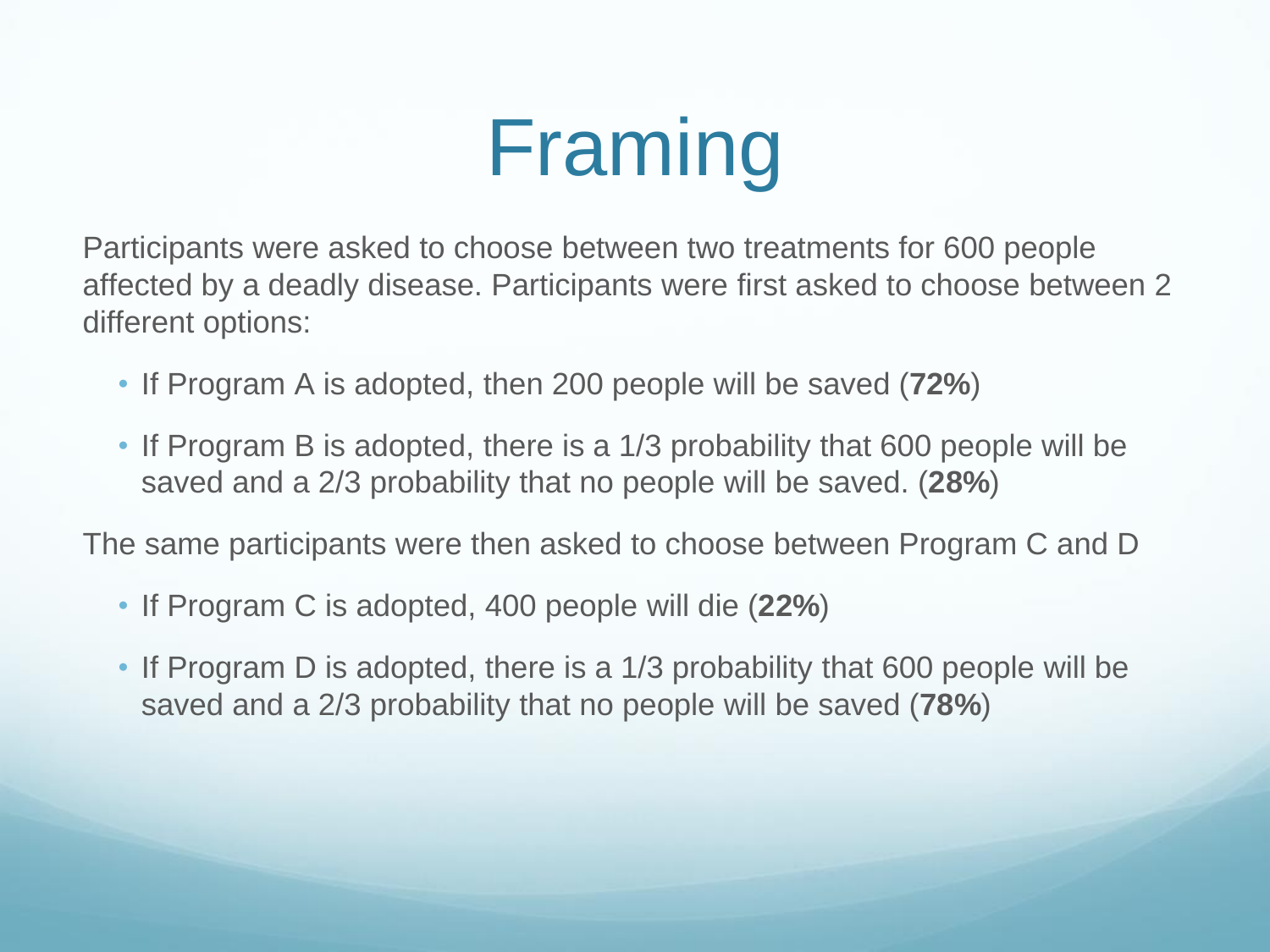

● Treatment options A (72%) & C (22%) are the same

● Treatment options B (28%) & D (78%) are the same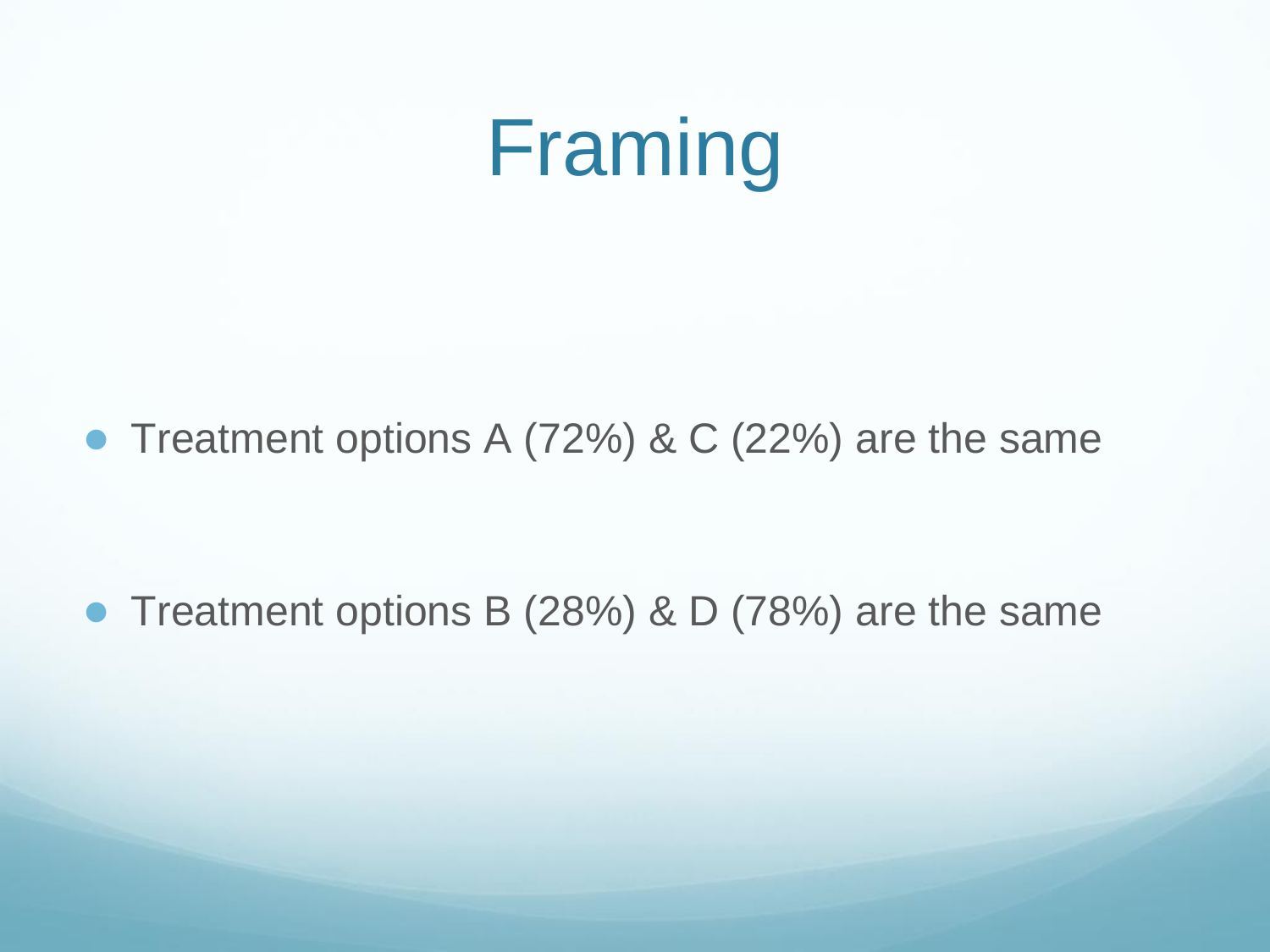## Prospect Theory

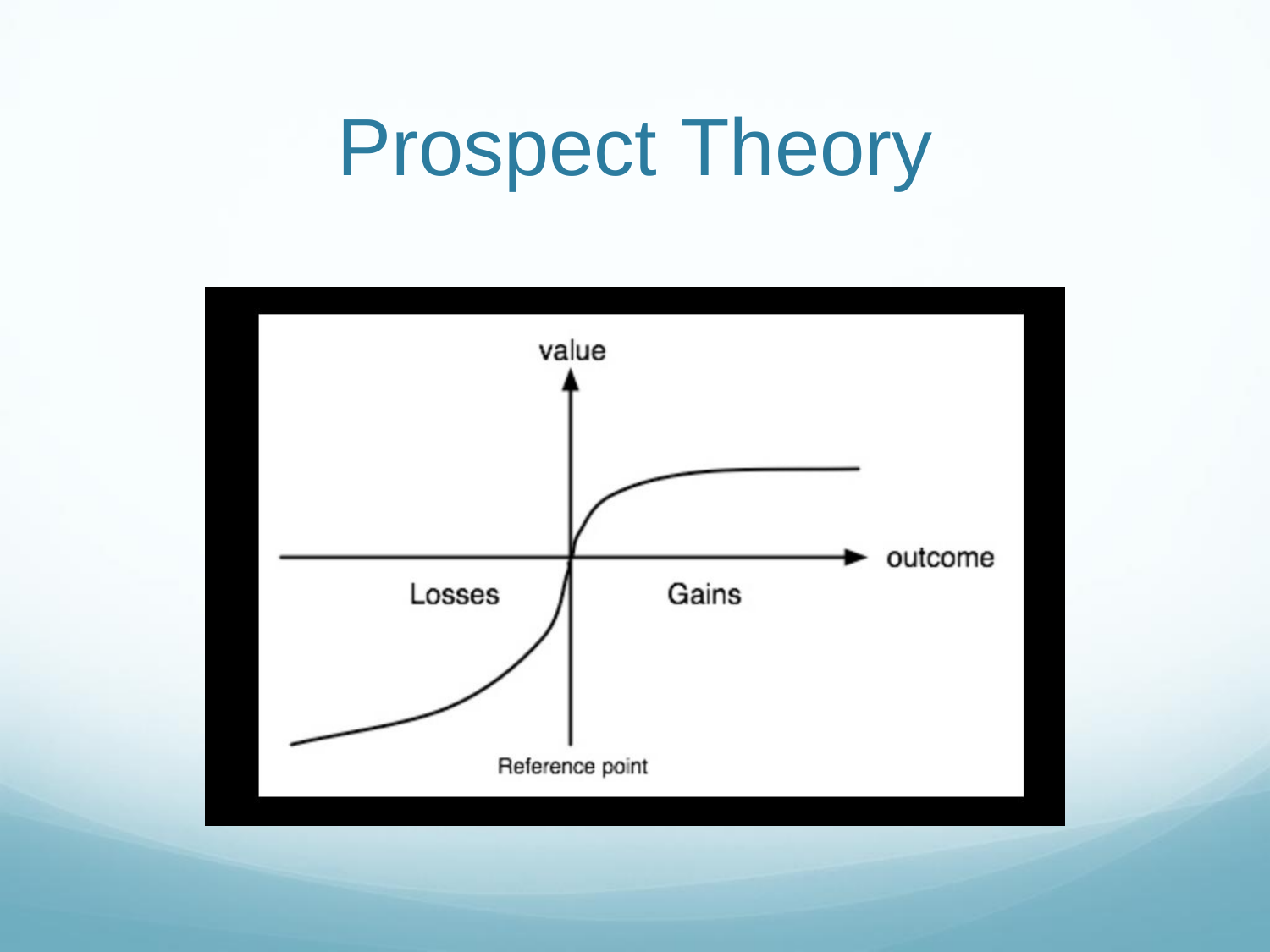### Cognitive Biases

- Optimism bias The tendency to be over-optimistic, overestimating favourable and pleasing outcomes. (Relatives)
- Backfire effect The reaction to disconfirming evidence by strengthening one's previous beliefs. (Relatives/Clinicians)
- Curse of knowledge When better-informed people find it extremely difficult to think about problems from the perspective of lesser-informed people. (Clinicians)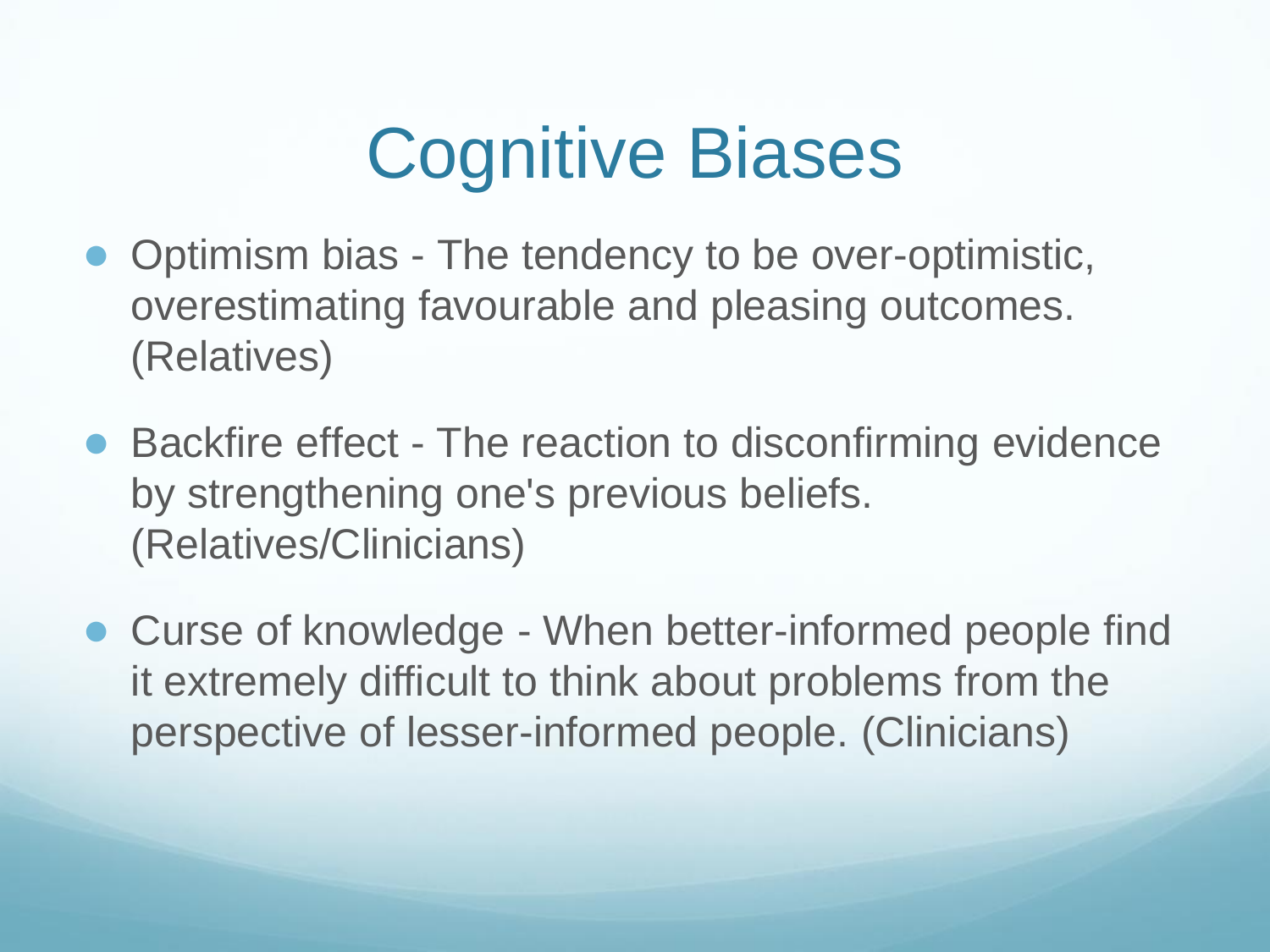#### Cognitive Biases

- Reactance The urge to do the opposite of what someone wants you to do out of a need to resist a perceived attempt to constrain your freedom of choice.
- Groupthink desire for harmony or conformity in the group results in an irrational or dysfunctional decisionmaking outcome.
- Bias blind spot The tendency to see oneself as less biased than other people.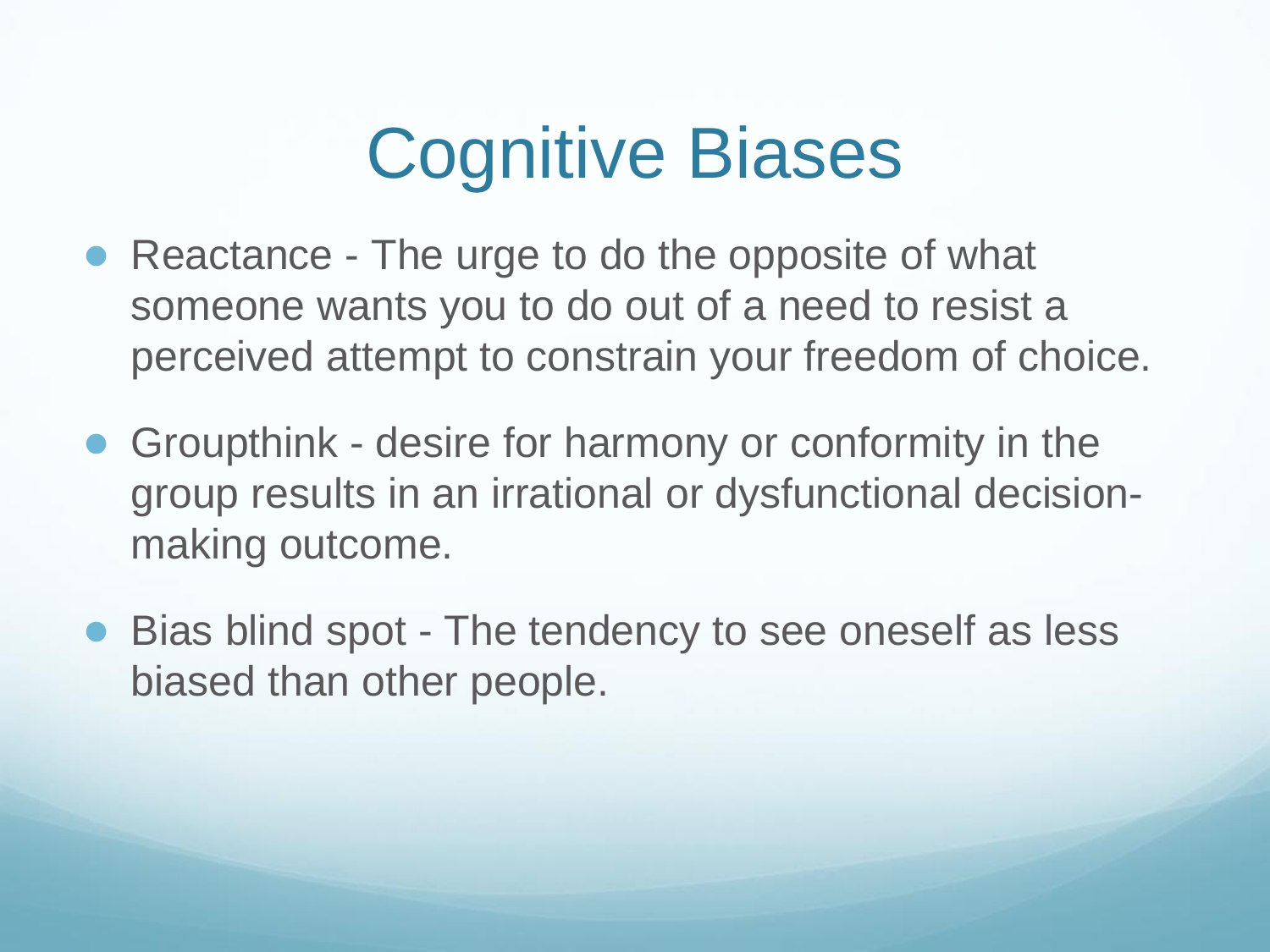"The single biggest problem in communication is the illusion that it has taken place." - George Bernard Shaw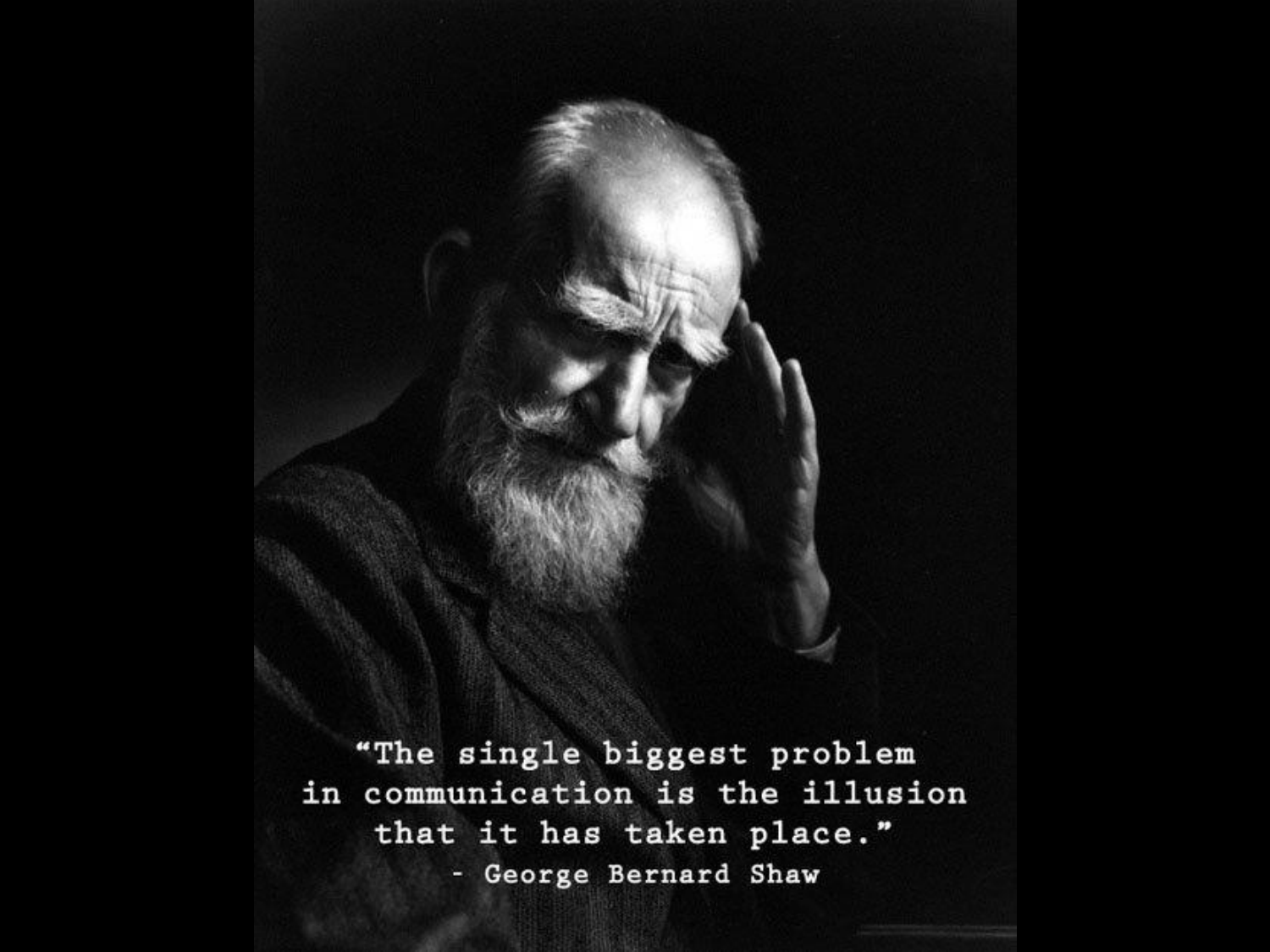## Prognostication

… it is precisely this group of patients with the worst expected prognosis, who might have their outcome substantially benefitted by aggressive management and specialist care.

…A clear understanding of patient wishes and preferences will influence decision making

Harvey et al., 'Management of Perceived Devastating Brain Injury after Hospital Admission'.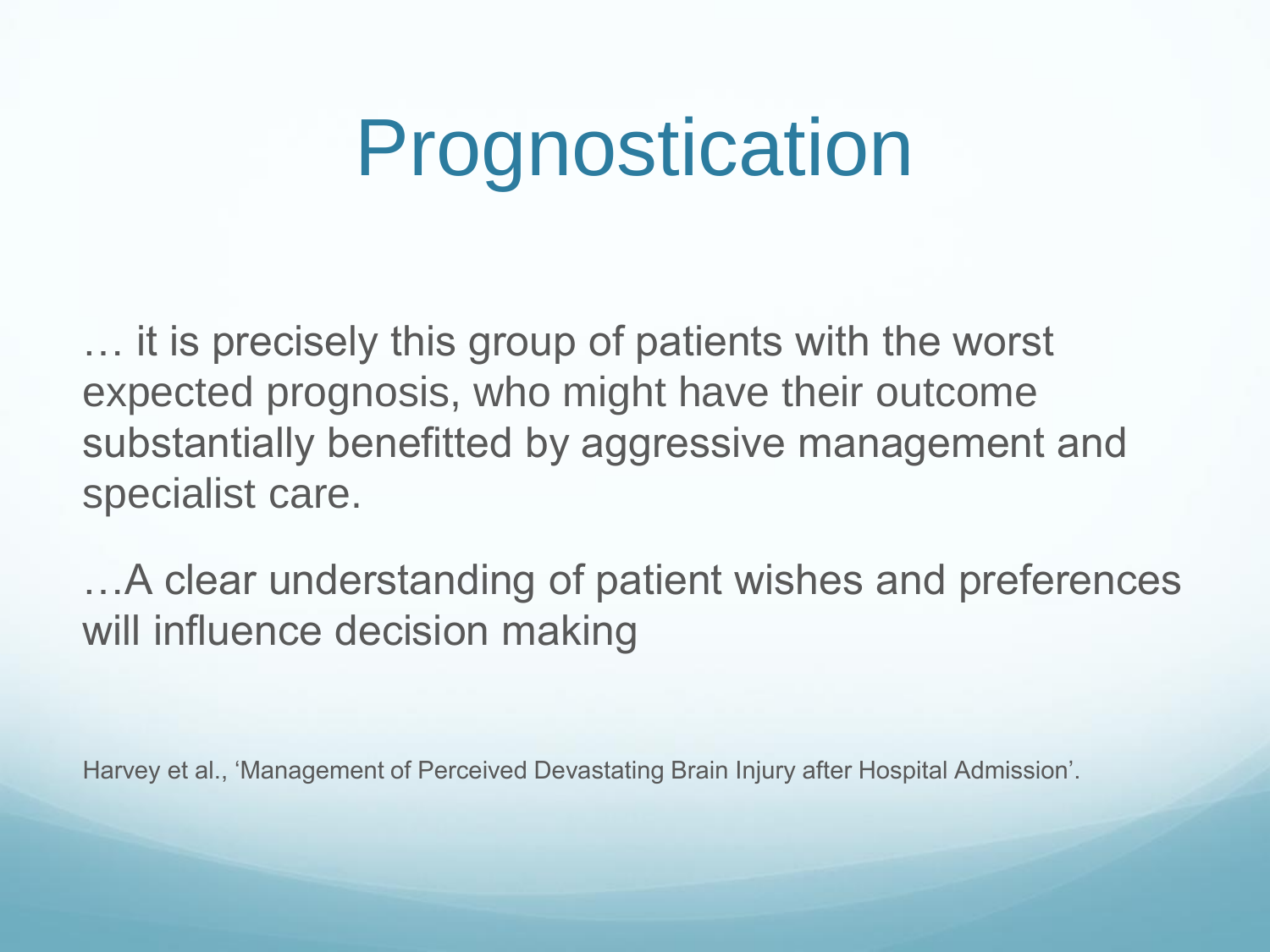## Treatment Escalation Plans

... 'the "will and preferences" paradigm must replace the "best interests" paradigm to ensure that persons with disabilities enjoy the right to legal capacity on an equal basis with others.'

General Comment No. 1 on Article 12 of the United Nations Convention on the Rights of Persons with Disabilities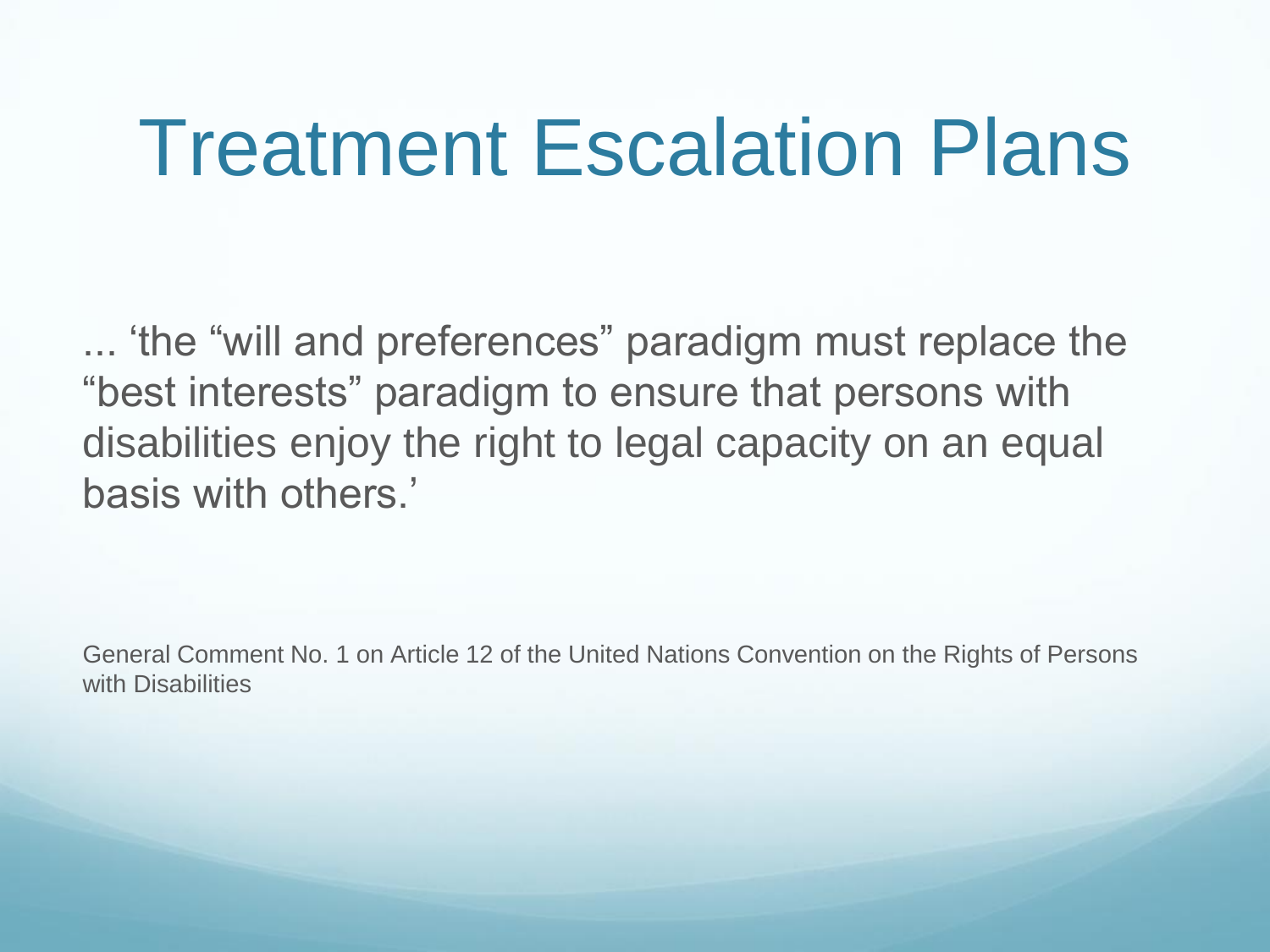### **Mediation**

The process by which someone tries to end a

disagreement by helping the two sides talk.